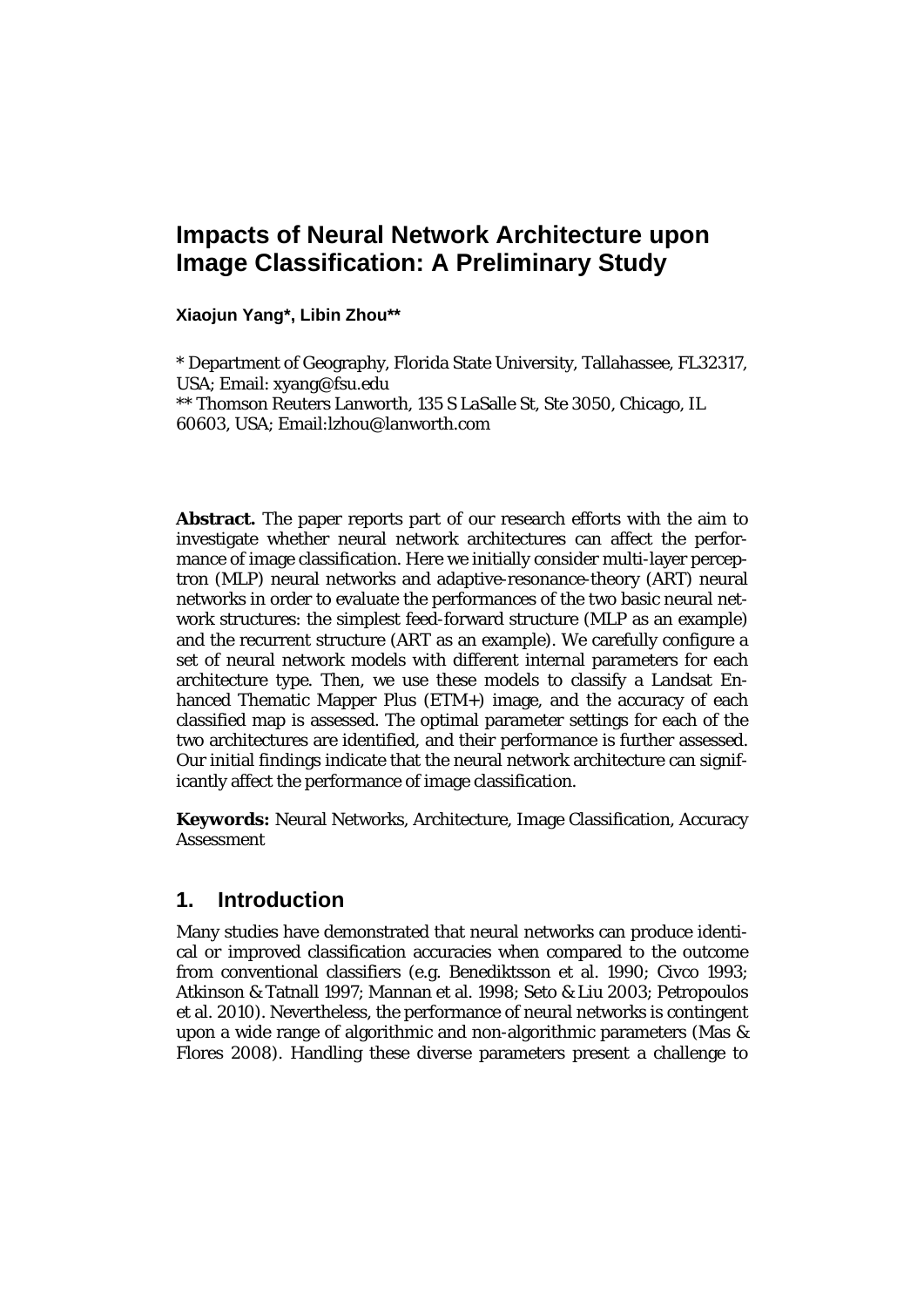beginners and even some experienced users as an inappropriate treatment can lead to suboptimal or unacceptable performance.

Several studies have investigated the sensitivity of some of the aforementioned factors affecting image classification. For example, Foody et al. (1995) examined how training set size and composition can affect neural network classification. Zhou and Yang (2011) evaluated several internal neural network parameters affecting image classification accuracy. Zhou and Yang (2010) investigated the performance of some commonly used training algorithms for image classification by the multi-layer-perceptron neural networks. Despite these efforts, some further research is needed to help better understand how various internal and external factors could affect the performance of neural networks in image classification.

The objective of this research was to investigate whether neural network architectures can affect image classification performance. We considered a representative architecture for each of two basic neural network structures: the feed-forward structure and the recurrent structure. Some discussions on these two structures and specific architectures are given in the next section. Specifically, our research comprised several major components. Firstly, we carefully configured a set of neural network models with different internal parameters for each architecture type. Then, we used these models to classify a Landsat Enhanced Thematic Mapper Plus (ETM+) image, and the accuracy of each classified map is assessed. The optimal parameter settings for each of the two architectures were identified, and their performance was further assessed. The following sections will introduce specific neural network architectures considered in our study, document the research procedural route adopted, and discuss the results and implications.

## **2. Neural Network Architectures Considered**

Various types of neural networks can fall into either of the two basic categories of architectures: feed-forward networks and recurrent networks. The former includes single-layer networks comprising an input layer that projects onto an output layer as well as multilayer networks having at least one hidden layer that allows the networks to extract high-order statistics. A recurrent network distinguishes itself from feed-forward networks by having at least one feedback loop whose presence can greatly affect the training capability and performance (Haykin 1999).

In this study, we considered a representative architecture for each of two basic neural network structures. For the feed-forward structure, the multilayer-perceptron (MLP) neural network architecture was targeted because of its overwhelming popularity. And for the recurrent structure, the adap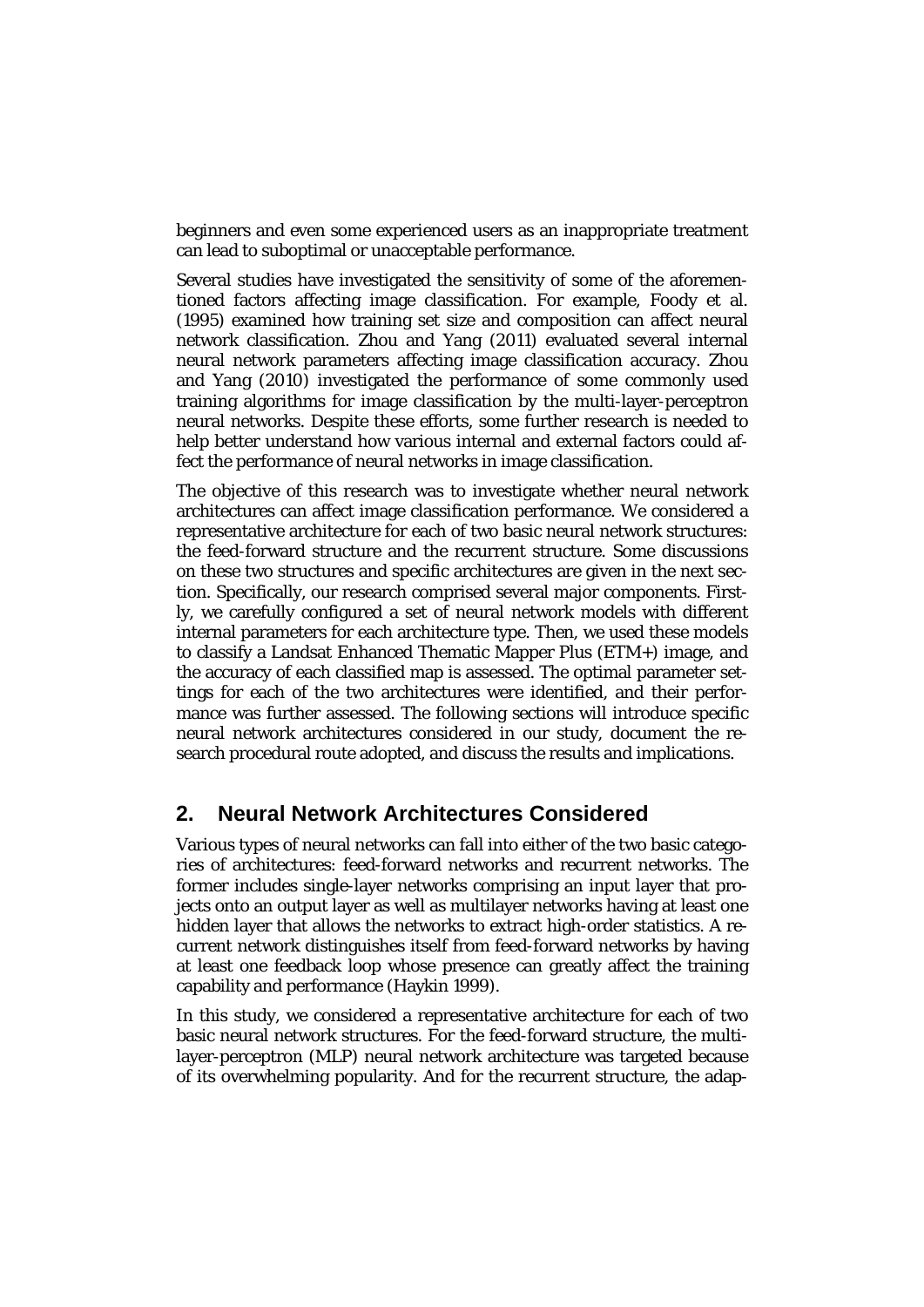tive-resonance-theory (ART) neural network architecture was considered for a similar reason.

The MLP neural networks are relatively easy to understand and implement. As the workhorse of neural networks, they have been increasingly used in remote sensing (Mas & Flores 2008). They comprise distributed neurons and weighted links. While the MLP structure and the concept of backpropagation algorithm are relatively simple, network topology and training parameter settings can complicate the overall performance of neural networks for image classification (Zhou & Yang 2010, 2011).

The adaptive-resonance-theory (ART) neural networks are powerful to recognize unexpected patterns and remember them for future use through feedback connections (Duda et al. 2001). The simplest ART network structure includes an input layer, a hidden layer and an output layer. Fuzzy ARTMAP neural networks are a supervised ART classification method. This method includes two ART modules that create stable pattern recognition based upon arbitrary sequences of training samples (Carpenter et al. 1997). Three parameters may influence the performance of fuzzy ARTMAP neural networks: the vigilance parameter ρ ranging from 0 to 1, the learning rate parameter β varying between 0 to 1, and the choice parameter α (Carpenter et al. 1997).

## **3. Research Methods**

A scene of Landsat Enhanced Thematic Mapper Plus (ETM+) image covering Gwinnett County, Georgia, USA was used to evaluate the performance of the two supervised neural networks architectures discussed in Section 2. The test site has been a rapidly suburbanizing area, and is characterized by a variety of landscape types (Yang 2002; Yang & Lo 2002). The adopted land use/cover classification scheme included six major classes: 1) highdensity urban use, mostly large commercial, educational, industrial, and transportation buildings or facilities, also including high-density residential areas in the city cores; 2) Low-density urban, mostly single/multiple family houses and public rental housing areas as well as local roads and small open spaces; 3) Exposed land, mainly non-impervious areas with sparse vegetation; 4) Cropland/grassland, including golf courses, lawns, pasture, and cropland; 5) Forest, including coniferous, deciduous, and mixed forest; and 6) Water, typically streams, rivers, lakes, and reservoirs (Figure 1).

To apply supervised classifiers for image classification, it is essential to collect training/test samples. In this case, we carefully collected a data set, including 500 pixels for each land cover class. This data set was evenly divided into two. One was used for networks training. The other was used to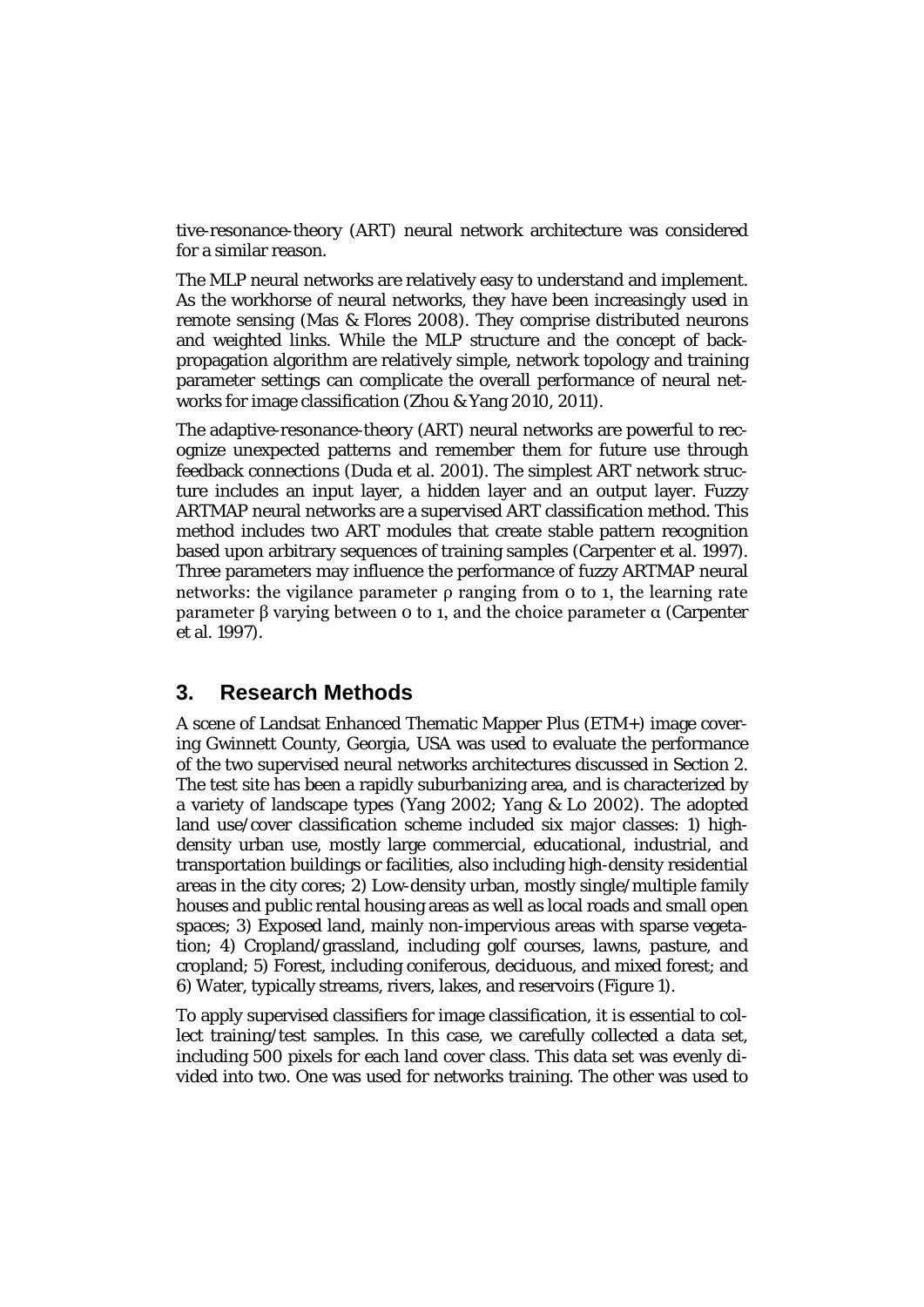

**Figure 1** Six major land-cover classes in the Landsat ETM+ image to be classified (Red/Green/Blue: bands 4, 3, 2). (a) High-density urban use: a commercial centre; (b) Low-density urban use: single-family residential communities; (c) Exposed land: bare soil with sparse vegetation cover; (d) Cropland/grassland: cropland with plants on; (e) Forest: forest land; (f) Water: a lake.

the selected test samples. Overall accuracy, overall producer's

ses, and producer's accuracies for high density urban use and residential urban use were contained in the error matrices.

assess classification accuracies by neural networks. Neural networks with various network architectures and different parameters settings were trained by the selected training samples. The resultant neural network models were applied to classify the experimental image into six land cover classes.

The confusion matrix based on validation data is the most widely used approach to systematically measure the classification accuracy (Congalton 1991). In this study, a confusion matrix for each of the land use/cover maps was generated based on accuracy regarding two urban land clas-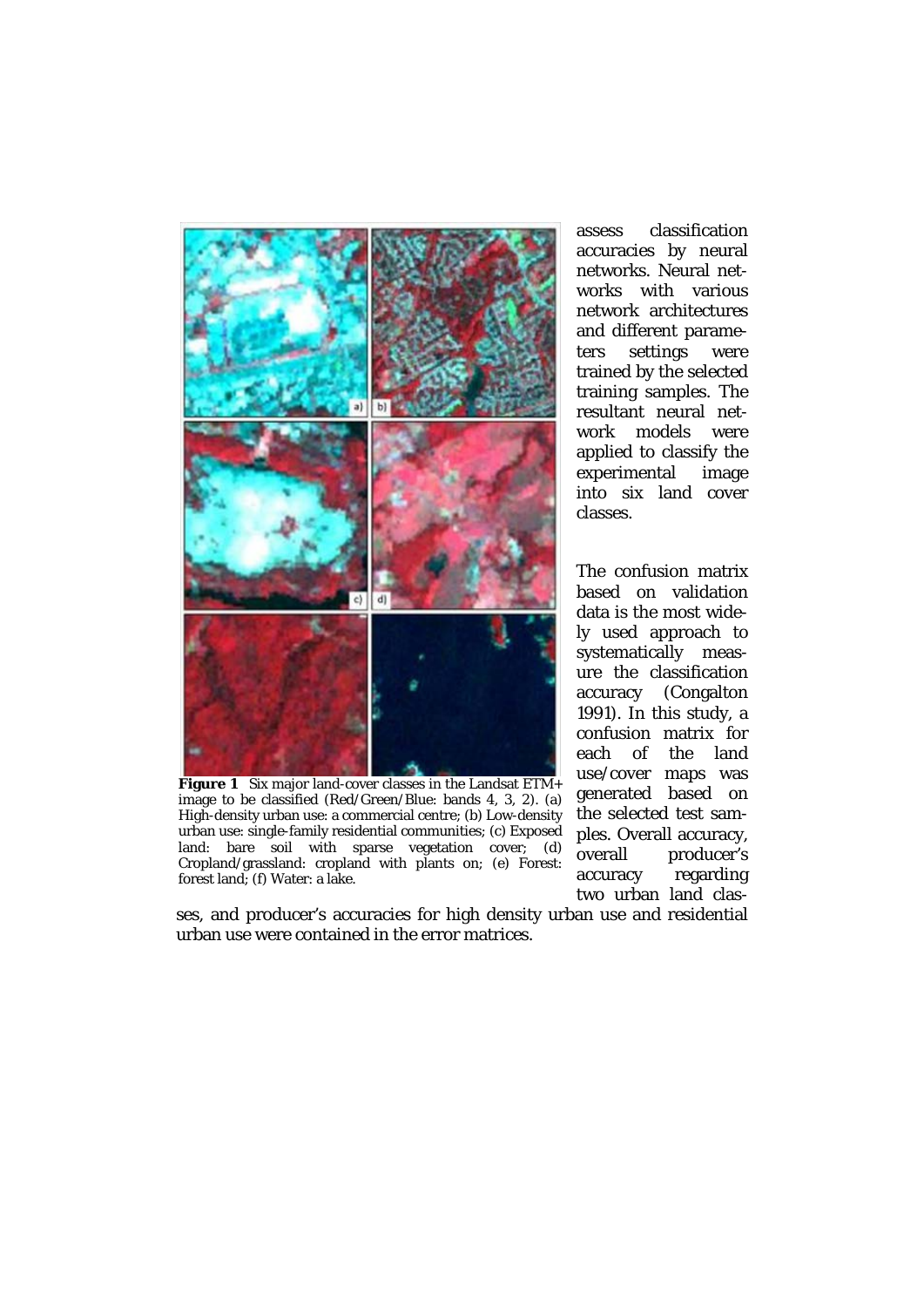## **4. Results and Discussion**

#### **4.1. MLP neural networks**

To appropriately parameterize MLP neural networks, the effect of network topology and training parameters settings was assessed in terms of classification accuracy. We found that the performance of MLP neural networks varied with different parameters setting. In particular, three parameters, namely, number of hidden layers, training rate, and number of iterations had an important influence on classification accuracy. The selection of momentum and threshold slightly affected classification results.

To investigate the impact of number of hidden layer, neural networks were configured with zero, one, two, and three hidden layers while other parameters unchanged. We found that the single hidden layer neural network model performed the best in terms of the classification accuracy. And as the number of hidden layers increases, classification accuracies decrease.

The selection of momentum also affected classification accuracies. Our experiment indicates that the MLP neural networks with momentum values larger than 0.5 had higher classification accuracies. Training threshold had very small influence on the performance of land cover classification. The MLP neural networks with threshold values smaller than 0.5 provided relatively higher accuracies. Learning rate and number of iteration had an important influence on land cover classification by MLP neural networks. The neural networks with learning rate 0.01 had the best performance (greater than 95%). Classification accuracies increased as the number of iterations increased. But when the number of iterations is up to 1600, increasing iterations had limited impact on classification accuracies.

Based on the above experiment, the best performance of land use/cover classification was obtained by using the single-layer neural network model in which learning rate is set as 0.01, iterations are 1900, momentum value is 0.6, and training threshold is 0.2. And the highest overall classification accuracy achieved by MLP neural networks is 96.67%. The overall producer's accuracy regarding two urban classes is 93%. The producer's accuracies for high density urban use and residential urban use are 92.4% and 93.6%, respectively.

## **4.2. Fuzzy ARTMAP Neural Networks**

To optimize ARTMAP neural networks, a set of ARTMAP neural networks were parameterized with the choice value ranging from 0 to 0.9 while keeping other parameters unchanged. Another set of neural networks were configured with the vigilance value ranging from 0.1 to 1 while fixing other parameters. Ten more neural networks were parameterized by changing the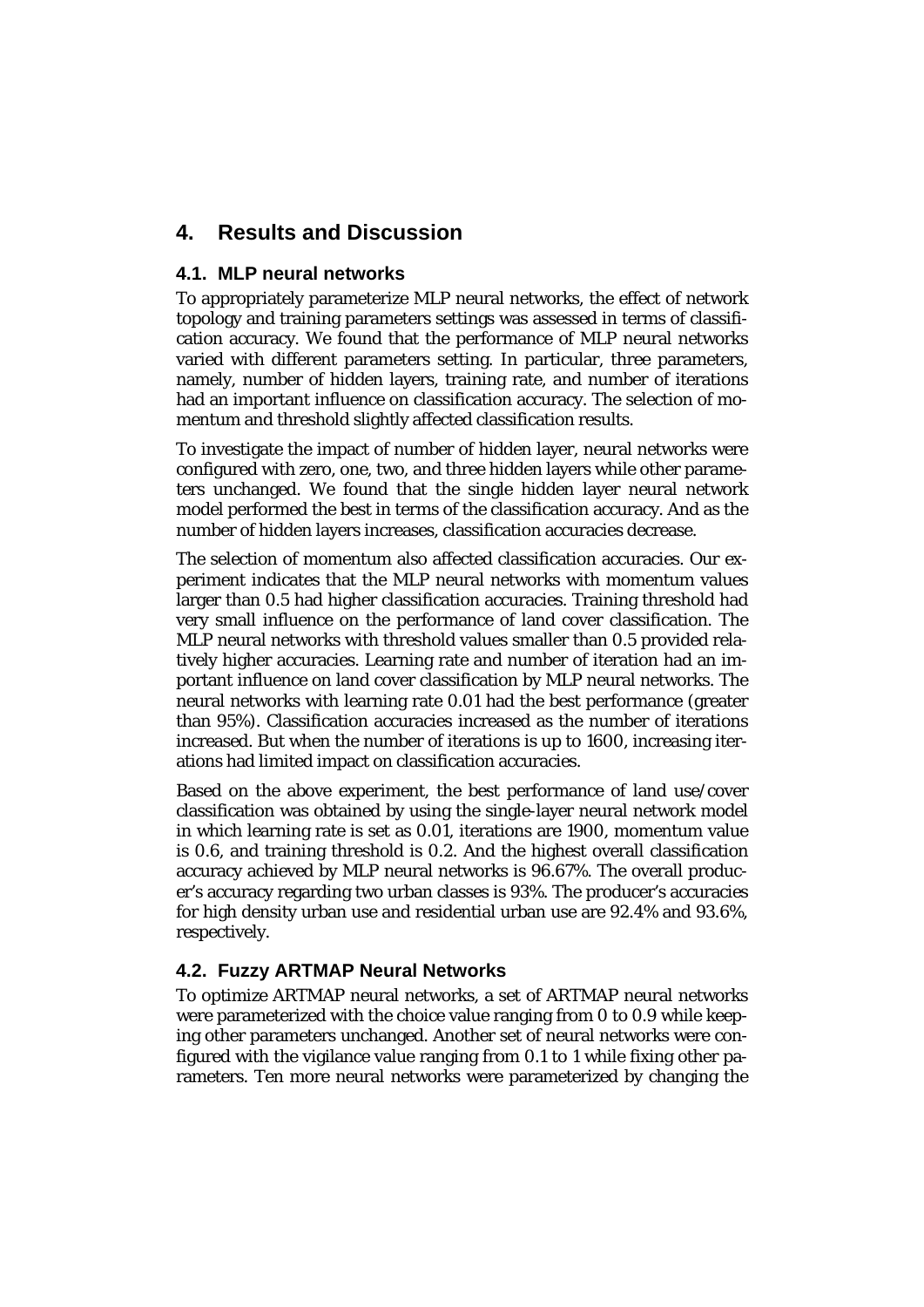learning rate. These networks were used to classify the ETM+ image. The optimal parameter setting for ARTMAP neural networks was evaluated by comparing the classification accuracies by these models.

The performance of ARTMAP neural networks was very sensitive to the vigilance value but less sensitive to the choice value. Classification accuracies declined rapidly as the vigilance value decreased. In addition, all the experiments with the learning rate rather than 1 failed to classify the image. The highest classification accuracy by the Fuzzy ARTMAP neural networks (92.13%) was achieved when the choice value was 0.7 or 0.8, the vigilance value was 0.98, and the learning rate was 1. By using this configuration, we obtained the overall classification accuracy of 0.921 and conditional Kappa coefficients of 0.775 for the high-density urban use and 0.858 for the lowdensity urban use, respectively.

Based on the above experiments, the MLP neural networks outperformed the ARTMAP networks in terms of the overall classification accuracy and the accuracy for each of the two urban land uses (Table 1).

| Neural Net-<br>works | <b>Best Performance</b>              |                                       |                   |
|----------------------|--------------------------------------|---------------------------------------|-------------------|
|                      | Overall Classifi-<br>cation Accuracy | <b>Conditional Kappa Coefficients</b> |                   |
|                      |                                      | High-density urban                    | Low-density urban |
| <b>MLP</b>           | 0.962                                | 0.897                                 | 0.908             |
| ARTMAP               | 0.921                                | 0.775                                 | 0.858             |

**Table 1.** Comparisons of the best performances of two neural network architectures for land use/cover classification.

## **5. Conclusions**

In this study, we have evaluated the performances of the two basic neural network structures: the simplest feed-forward structure (with the multilayer perceptron neural networks MLP as an example) and the recurrent structure (with the adaptive-resonance-theory neural networks as an example). The entire work has gone through several procedures. Firstly, we carefully configured a set of neural network models with different internal parameters for each architecture. Then, we used these models to classify a Landsat Enhanced Thematic Mapper Plus (ETM+) image covering an urban area, and the accuracy of each classified map was assessed. The optimal parameter settings for each of the two architectures were identified, and their performance was further assessed. We targeted urban classes because their heterogeneous nature normally makes difficult to classify. We found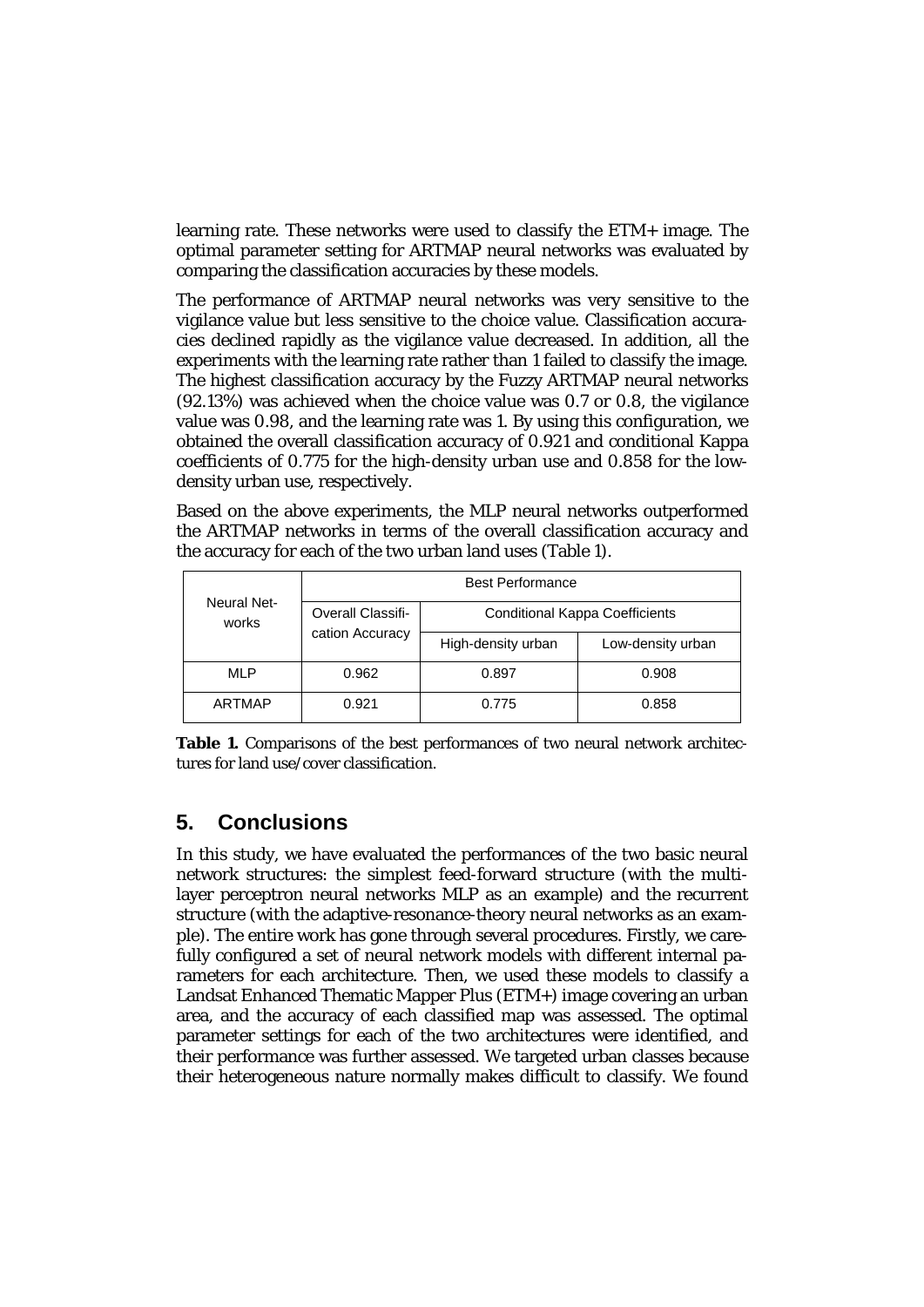that the MLP neural networks clearly outperformed the ART networks. Although only two architecture types have been considered, our research suggests that the neural network architecture can significantly affect the performance of land use/cover classification from remotely sensed imagery. Our further research intends to consider some more architecture types in order to better understand neural network architectures affecting image classification accuracy. This can help select and design efficient neural network models for improved performance of remote sensor image classification.

## **Acknowledgments**

The authors would like to thank the Florida State University for the time release in conducting this work. The research was partially supported by the Florida State University Council on Research and Creativity, China's State Key Laboratory of Urban and Regional Ecology, and the Chinese Academy of Sciences through the International Partnership Project "Ecosystem Processes and Ecological Services".

## **References**

- Atkinson PM, Tatnall ARL (1997) Introduction: Neural Networks in Remote Sensing. International Journal of Remote Sensing 18(4):699-709.
- Benediktsson JA, Swain PH, Ersoy OK (1990) Neural Network Approaches versus Statistical Methods in Classification of Multisource Remote Sensing Data. IEEE Transactions on Geosciences and Remote Sensing 28(4):540-551.
- Carpenter GA, Gjaja MN, Gopal S, Woodcock CE (1997) ART Neural Networks for Remote Sensing: Vegetation Classification from Landsat TM and Terrain Data. IEEE Transactions on Geoscience and Remote Sensing 35(2):310-324.
- Civco DL (1993) Artificial Neural Networks for Land-Cover Classification and Mapping. International Journal of Geographical Information Systems, 7(2):173- 186.
- Congalton RG (1991) A Review of Assessing the Accuracy of Classification of Remotely Sensed Data. Remote Sensing of Environment 37(1): 35-46.
- Duda RO, Hart PE, Stork DG (2001) Pattern Classification. John Wiley & Sons.
- Foody GM, McCulloch MB, Yates WB (1995) The Effect of Training Set Size and Composition on Artificial Neural-Network Classification. International Journal of Remote Sensing 16(9):1707-1723.
- Haykin S (1999) Neural Networks: A Comprehensive Foundation (2nd). Prentice Hall.